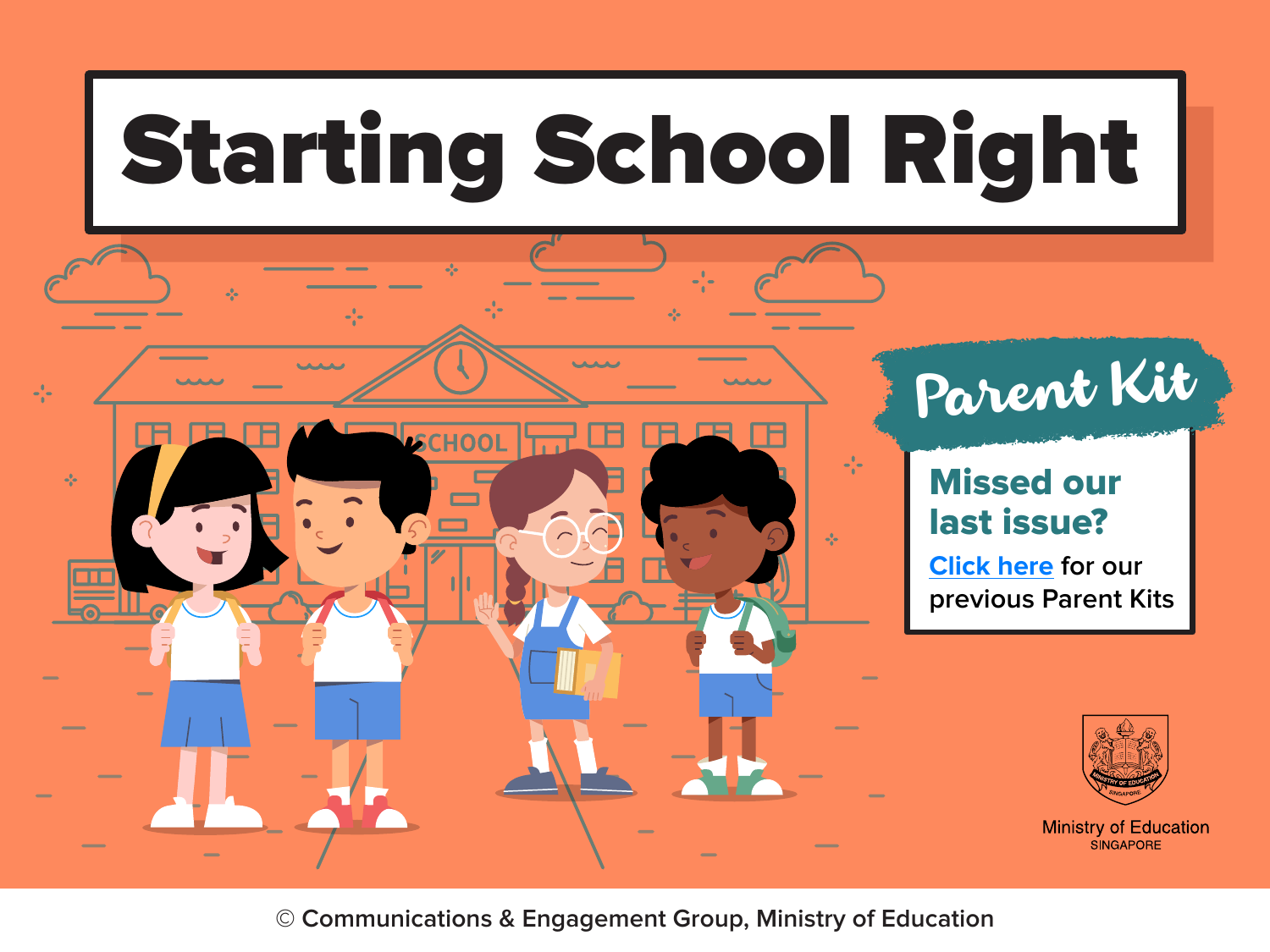# Welcome to the new school year!

**To ensure our children transit smoothly back to school and**  complement the efforts of the **school, we can equip our children with skills to enjoy their school life.**

**Read on to find out what you can do at home to help our children develop resilience, set good goals, and teach them how to relate to others.** 



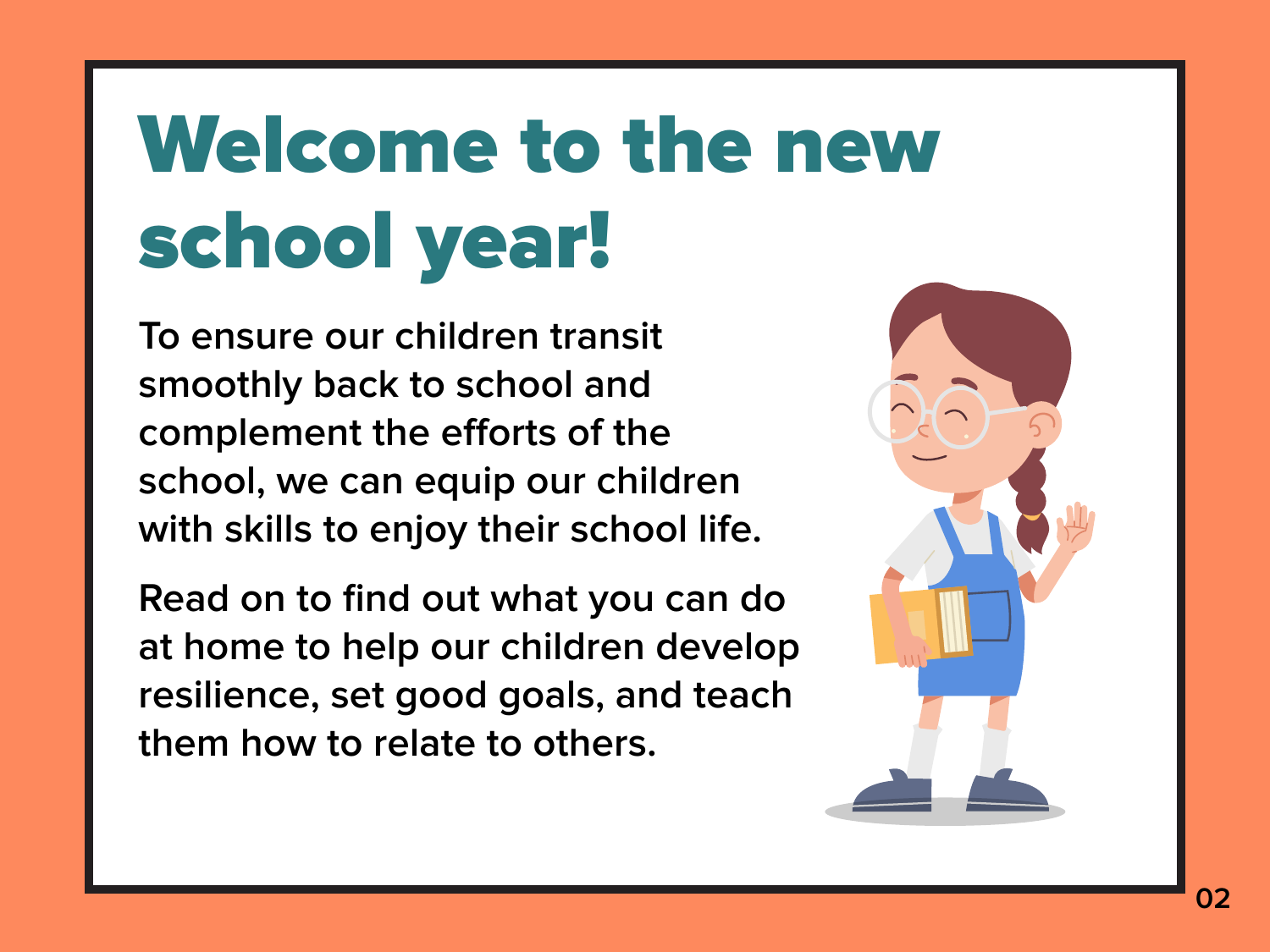- **What was your happiest moment in school today?**
- **Was there anything that didn't go well for you in school today?**
- **What are you looking forward to in school tomorrow?**

## 1. Complement the school's efforts by knowing and supporting your child

**Encourage your child to reflect on their experiences in school by having regular conversations with them. By simply recalling and sharing what they have learnt and experienced, they reinforce their learning in school and reflect on their experiences.** 

**These conversations also help us better understand their experiences and allow us to journey with them. Here are some conversation starters:**



### For Primary Students

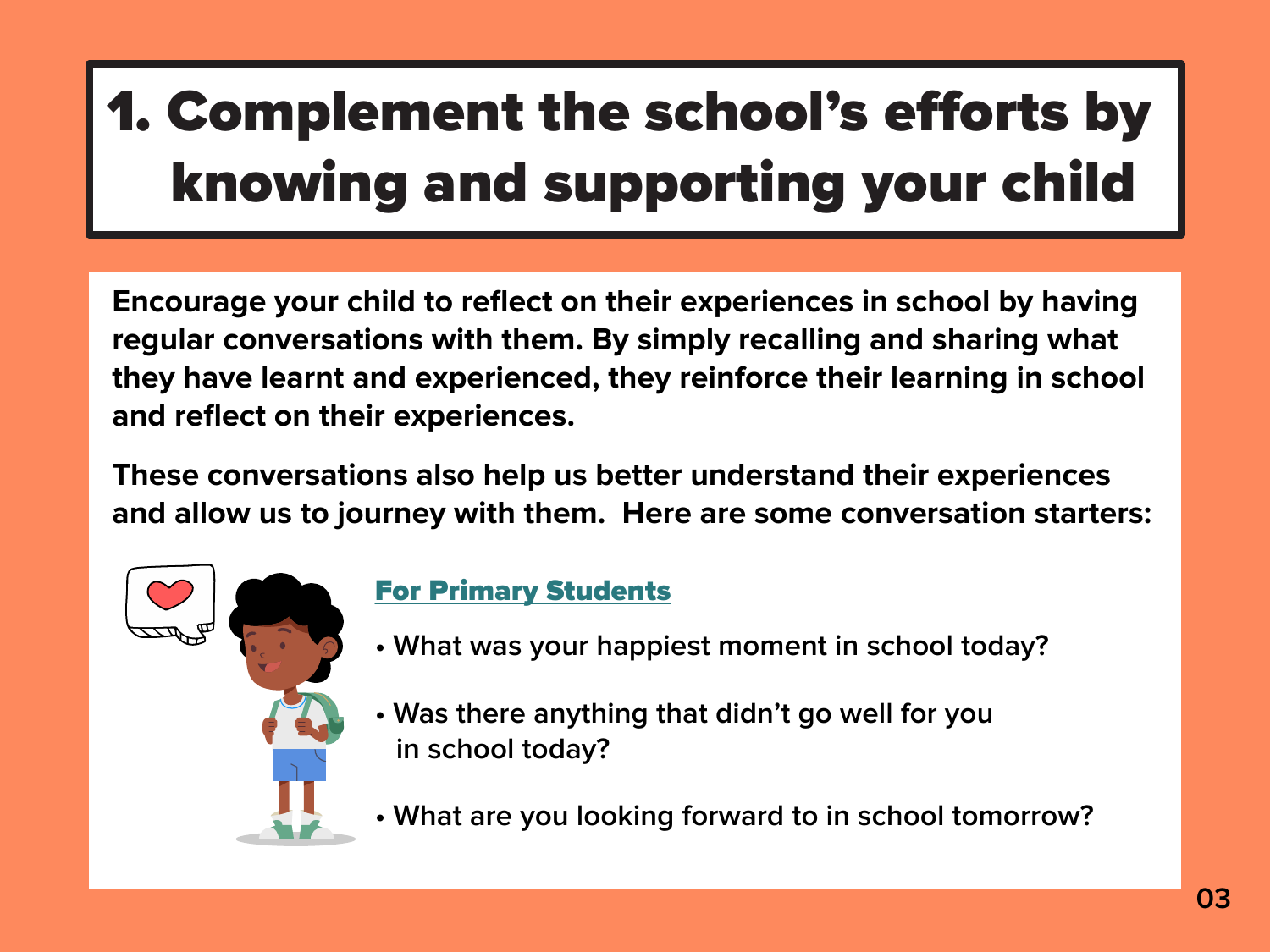

**These are just questions to get the ball rolling. Remember that conversation is a two-way street! By openly sharing about your experiences, you also encourage them to participate more in the conversation.** 

## 1. Complement the school's efforts by knowing and supporting your child



- **How is school going for you? What have you enjoyed doing in school this week?**
- **Was there anything that didn't go well for you in school today? How did you handle it?**
- **What are some new things in school that you are excited about this year? Why?**

### For Secondary Students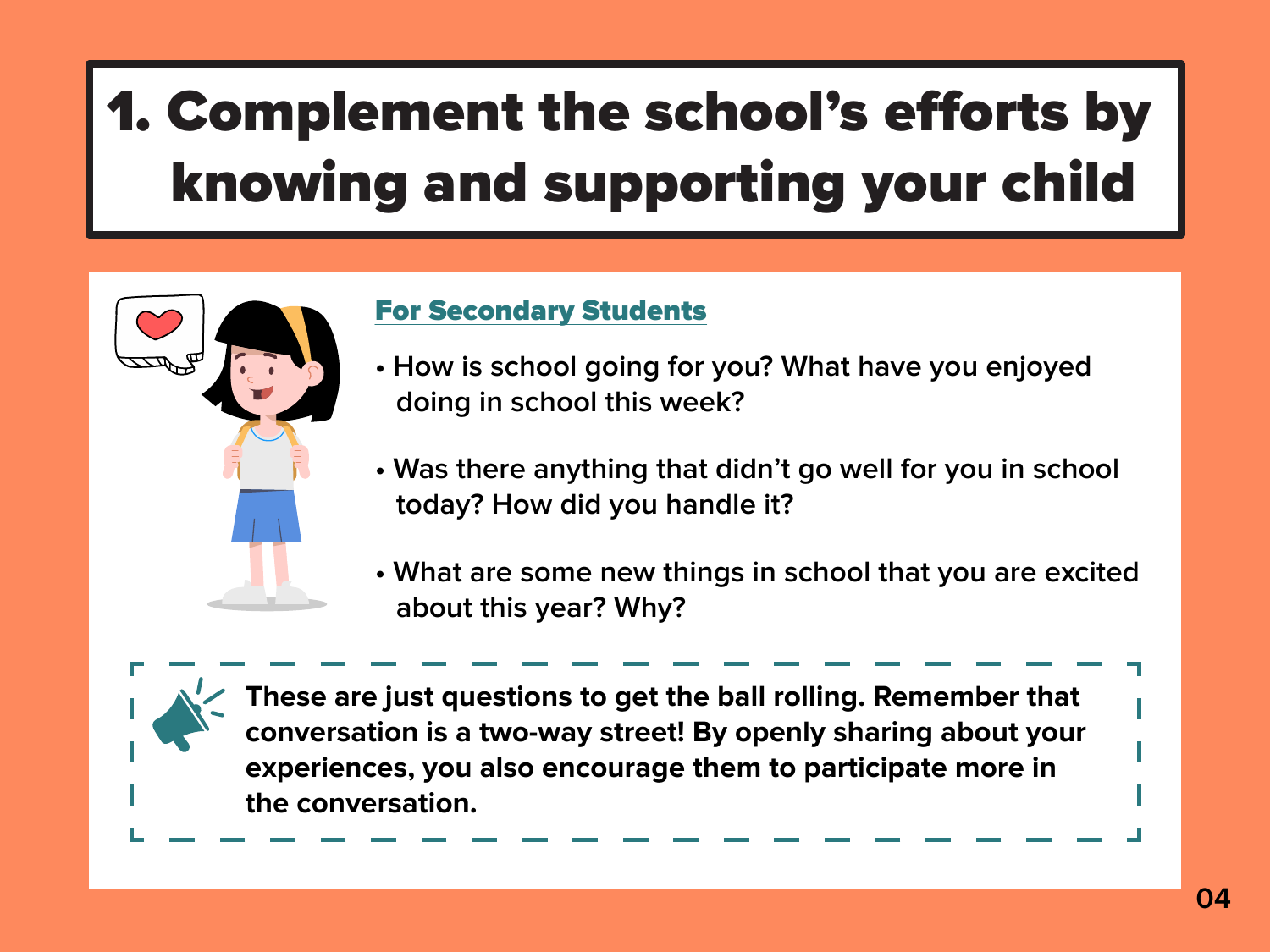## 2. Help your child think about what they want to achieve this year



**These goals could be diverse and simple, like keeping notes for a certain subject, reading more, learning something new in a CCA, or even just wanting to be a kinder person this year.**

**For younger children, the first step is to slice their goals up into manageable portions. Instead of a chat,**  [turn it into a fun, crafty activity](https://www.instagram.com/p/CJx5pJ7HVeq/)**! Check out our Instagram account for more details.**





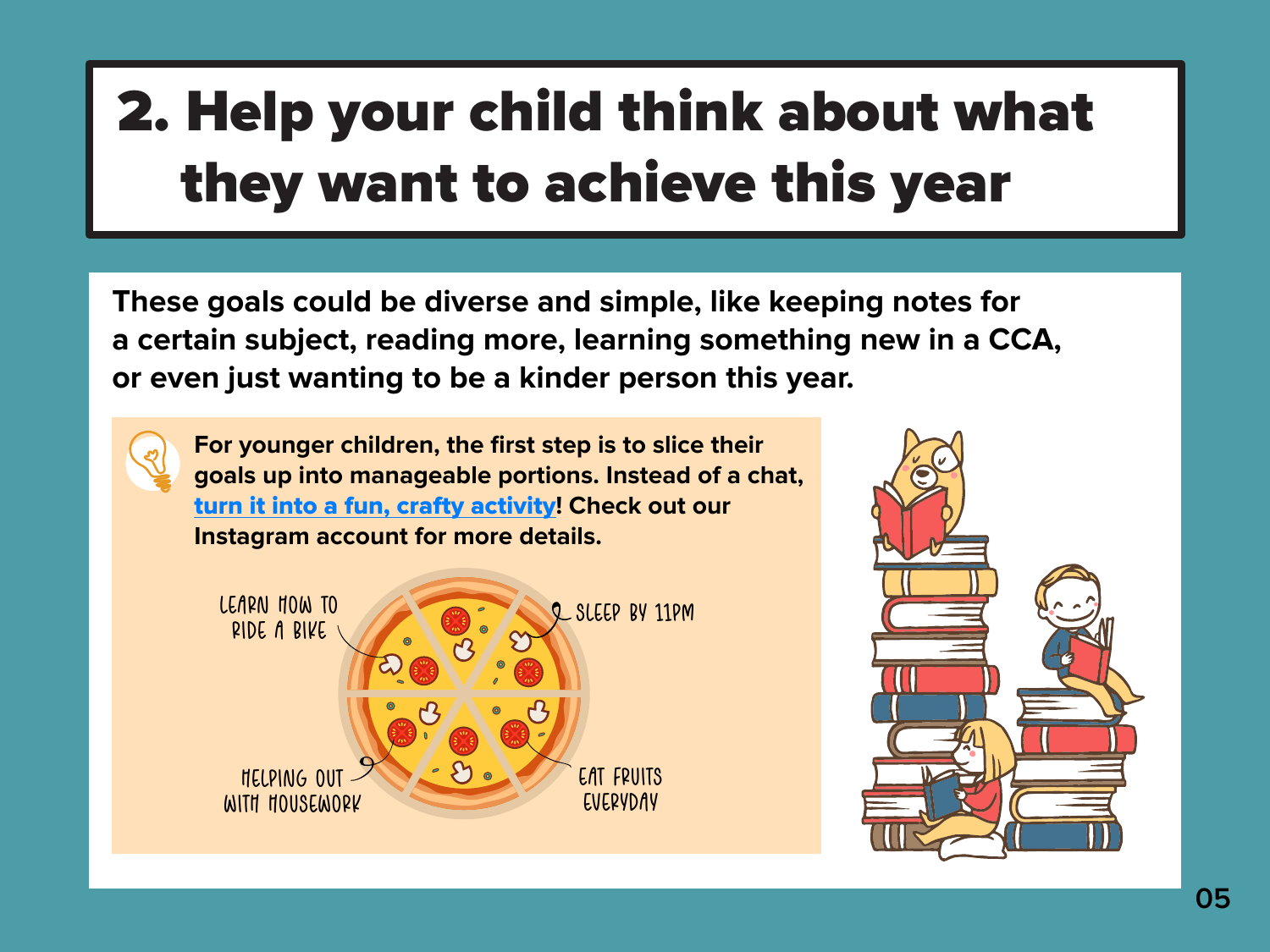**A large part of what makes school memorable for our children is the friendships forged, but sometimes working up the courage to make new friends can be daunting.**

**Encourage your child to be kind to others by taking the initiative to talk to their schoolmates. Have your child ask them about their day. A simple "How are you?" and a word of encouragement can make someone's day!** 

**Being kind is one way to make lots of friends! [Check out our](https://www.instagram.com/p/CJ-3E_lHPmi/)** Instagram

Check out our <u>Instagram</u><br>post for some tips.<br>Notified to the solution of the solution of the solution of the solution of the solution of the solution of the solution of the solution of the solution of the solution of the DO THIS!



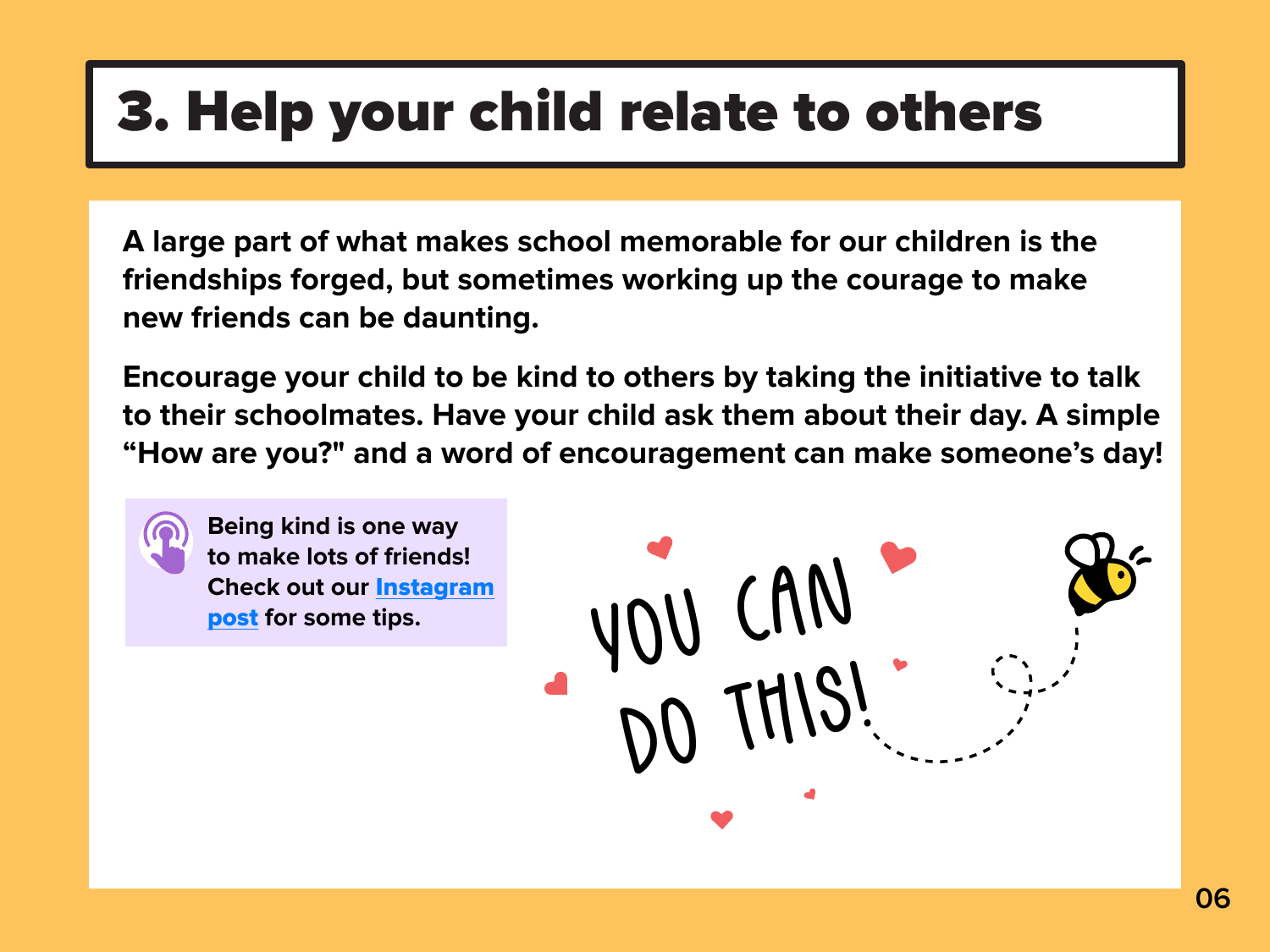**If your child is in a new class, encourage them to speak to one new person during recess. They could also try speaking to the classmate sitting nearest to them in class. Need tips? Here are some recommendations from some primary school children:**

### For Primary Students

**For more activities on making friends, check out the links below to Kindsville Times!**

[• A-OK! \(P5-6\)](https://kindsville.kindness.sg/wp-content/uploads/2020/12/AOK_Back-to-school_Issue-1_web.pdf)



- [Kindsville Times Junior \(P1-2\)](https://kindsville.kindness.sg/wp-content/uploads/2020/12/Kindsville-Times-Junior_Issue-1_Back-to-School_web_2.pdf)
- [Kindsville Times Adventures \(P3-4\)](https://kindsville.kindness.sg/wp-content/uploads/2020/12/Kindsville-Times-Adventures_Issue-1_Back-to-School_web_2.pdf)



**I would say, "Hi! Do you want to be friends?" I'll say what** 

**my hobbies are.** – Brennan, 8 years old

– Mabel, 8 years old

- Danish, 10 years old



**First, breathe in and breathe out. After that, build up your courage so say, "Hi!" But, if the person is still uncomfortable to be your friend, give her some time. You can't force other people to be your friend.**

**You talk to the person next to you by telling him your name. Then, you wait for him to tell you his. Then, you become friends!**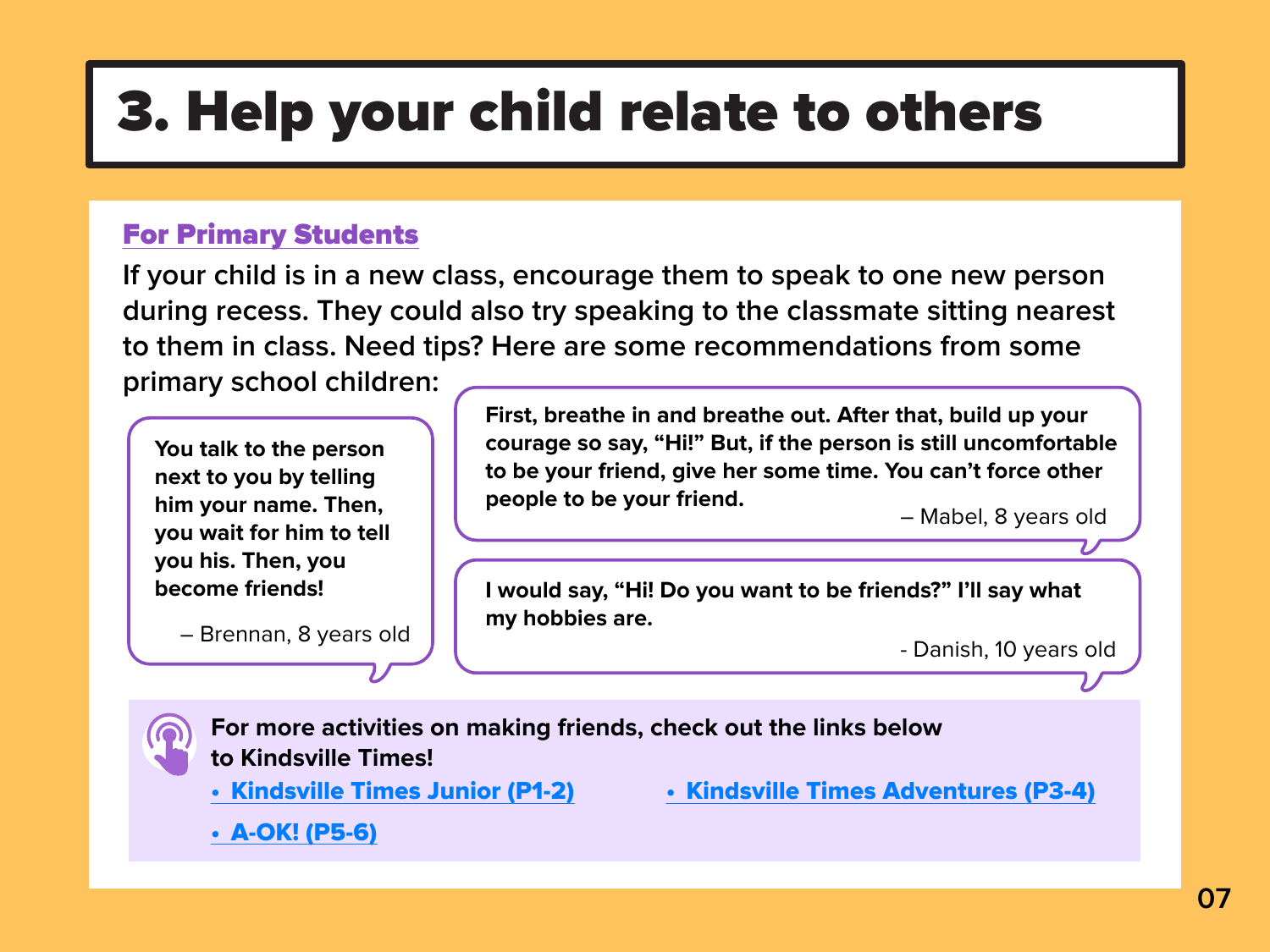**For teenagers, building a supportive network of positive relationships will help them feel safe and confident. It's important to develop their skills in relating well to others.** 

**Here are three scenarios your child might find themselves in, and how you can support them:**

> **Finally, they should decide on a solution together.** 3





### a) If your child is in conflict with their friend…

- **Remind them that it is important to be objective and listen well to understand each other.** 1
- **Together with the friend, they should agree on the cause of the problem**  and take turns to offer a solution. 2

### For Secondary Students

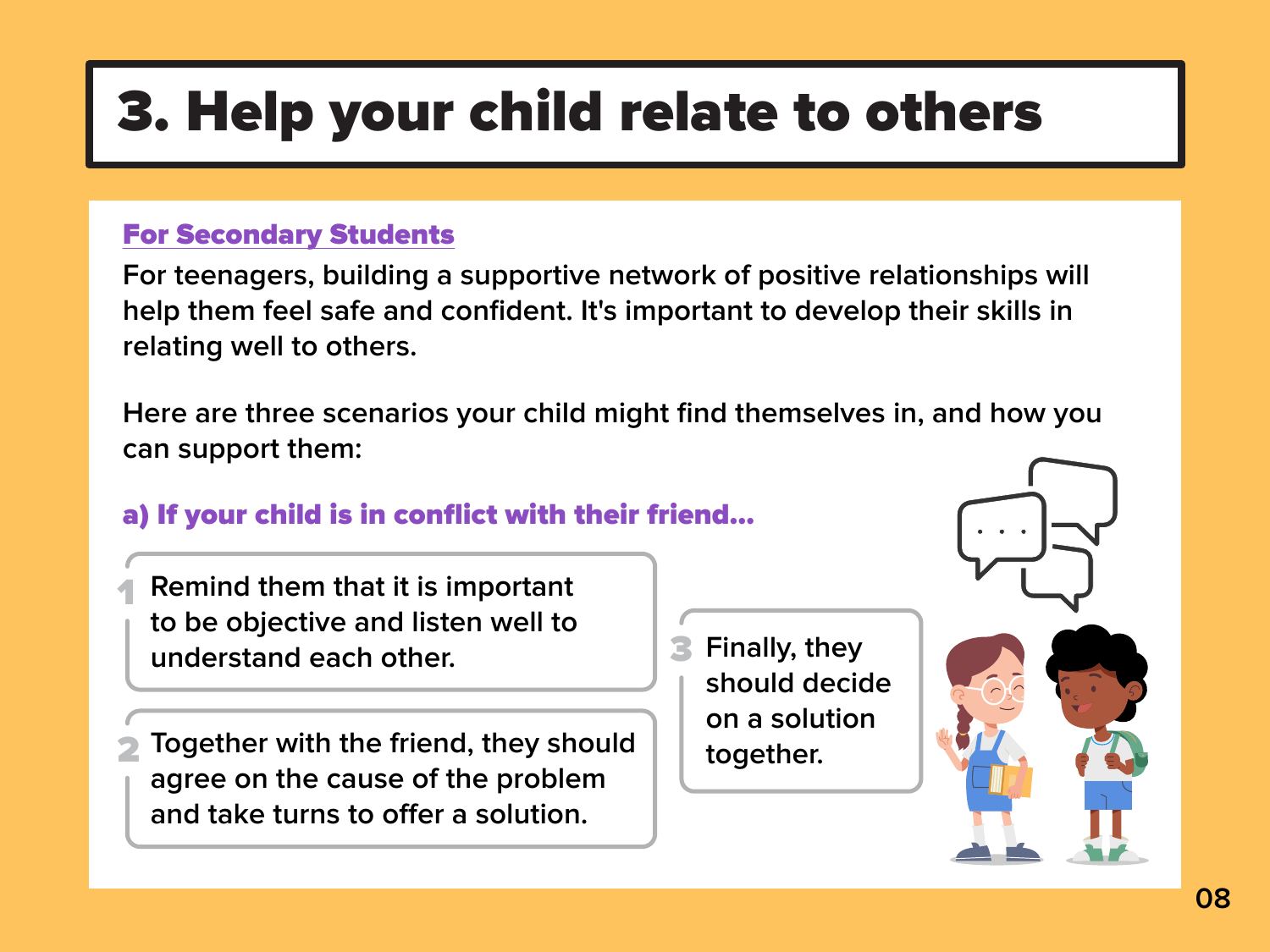c) If your child feels awkward or apprehensive about expressing their gratitude to a friend…

**For more tips, check out our resource for** [Raising Confident Children](https://www.moe.gov.sg/docs/default-source/document/education/programmes/social-emotional-learning/sel-resources-for-parents/transition-resources/raising-confident-children.pdf)**.** 







- b) If your child notices their friend in distress or is upset, but does not know what to do…
	- **Remind your child that it is as simple as extending empathy and offering a listening ear.**
- **When their friend is calm, discuss what can be done to help manage the situation and encourage their friend to seek help from a trusted adult.**

**Remind them of how nice it makes them feel when someone expresses their gratitude to them.**

**Encourage them to say "Thank you" and describe what their friend has done for them.**

**They can also share how they have benefitted from their friend's help.**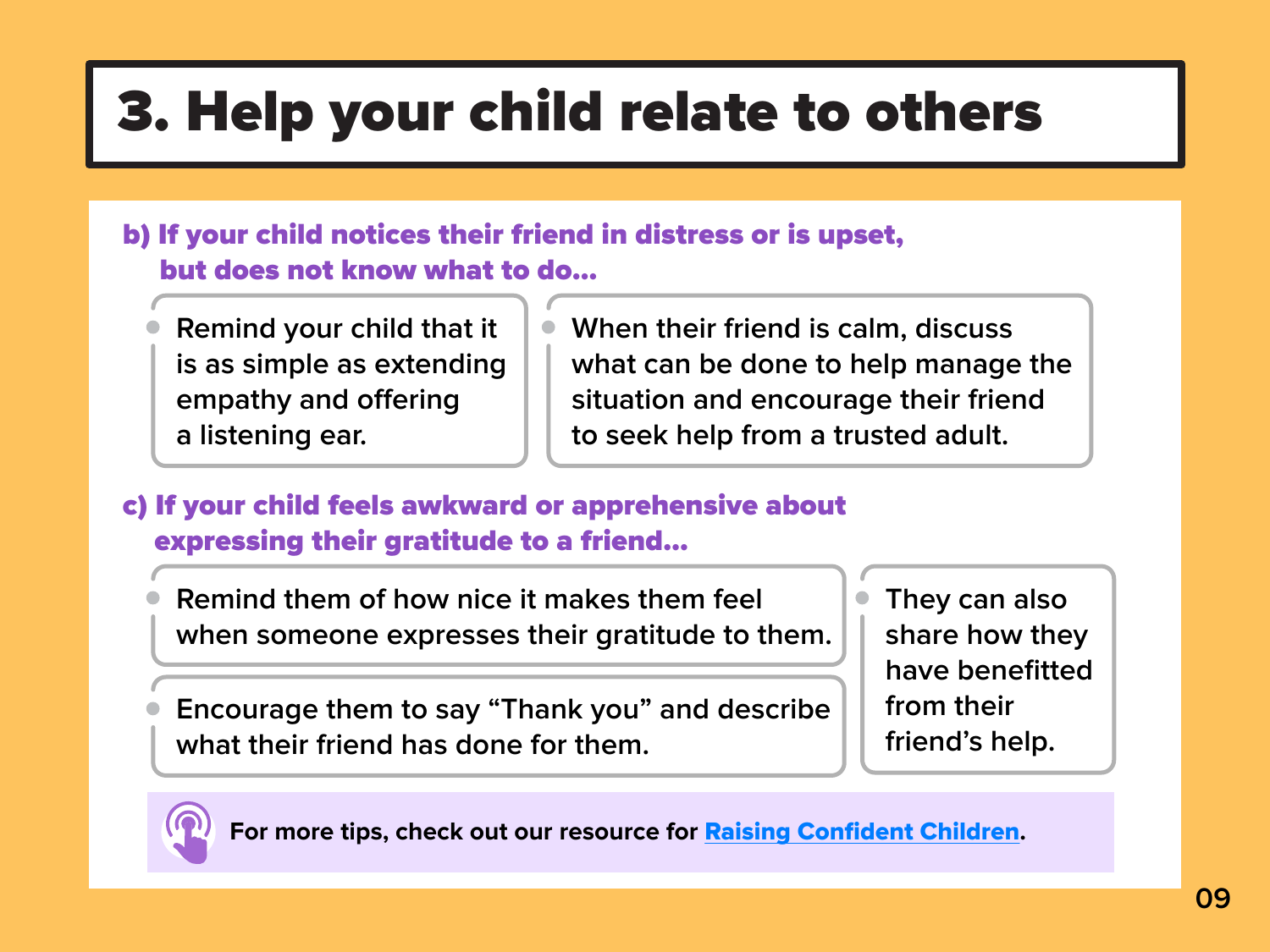a) When faced with a challenge, guide them to set and move towards their goals.

**This encourages them to have a focus and move forward in the face of challenges. Check out page 5 for how you can set goals with your child.** 





## 4. Help your child build resilience

Learning from challenges and difficult experiences makes us stronger. **It is important to help your child adopt positive mindsets so that they**  develop the resilience and perseverance to overcome future difficulties.



**What is a resilient child? It is a child who adapts positively despite setbacks and perseveres in the face of challenges.**

\_ \_ \_ \_ \_ \_ \_

### Resilience can be nurtured! Here are some ways:

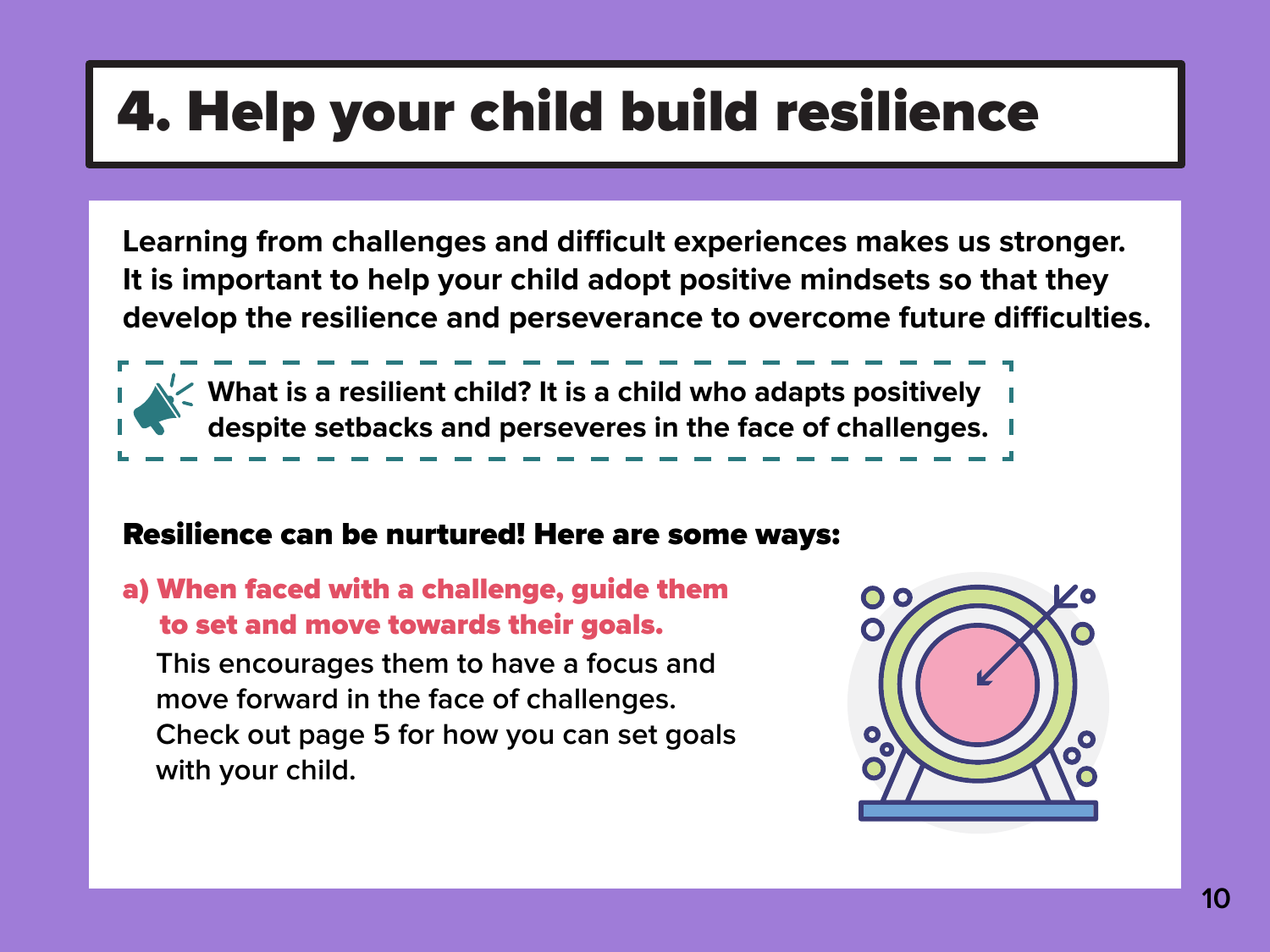b) Facilitate and practice the problem-solving process with them.

Remember S.O.D.A.S:

- **Identify the** S**ituation**
- **Explore 2 to 3** O**ptions within their control**
- **Think of** D**isadvantages of each option**
- **Think of the** A**dvantages of each option**
- **Select the overall best** S**olution**

**This will help them find alternative solutions to their problems and build their confidence in overcoming challenges.**







### 4. Help your child build resilience

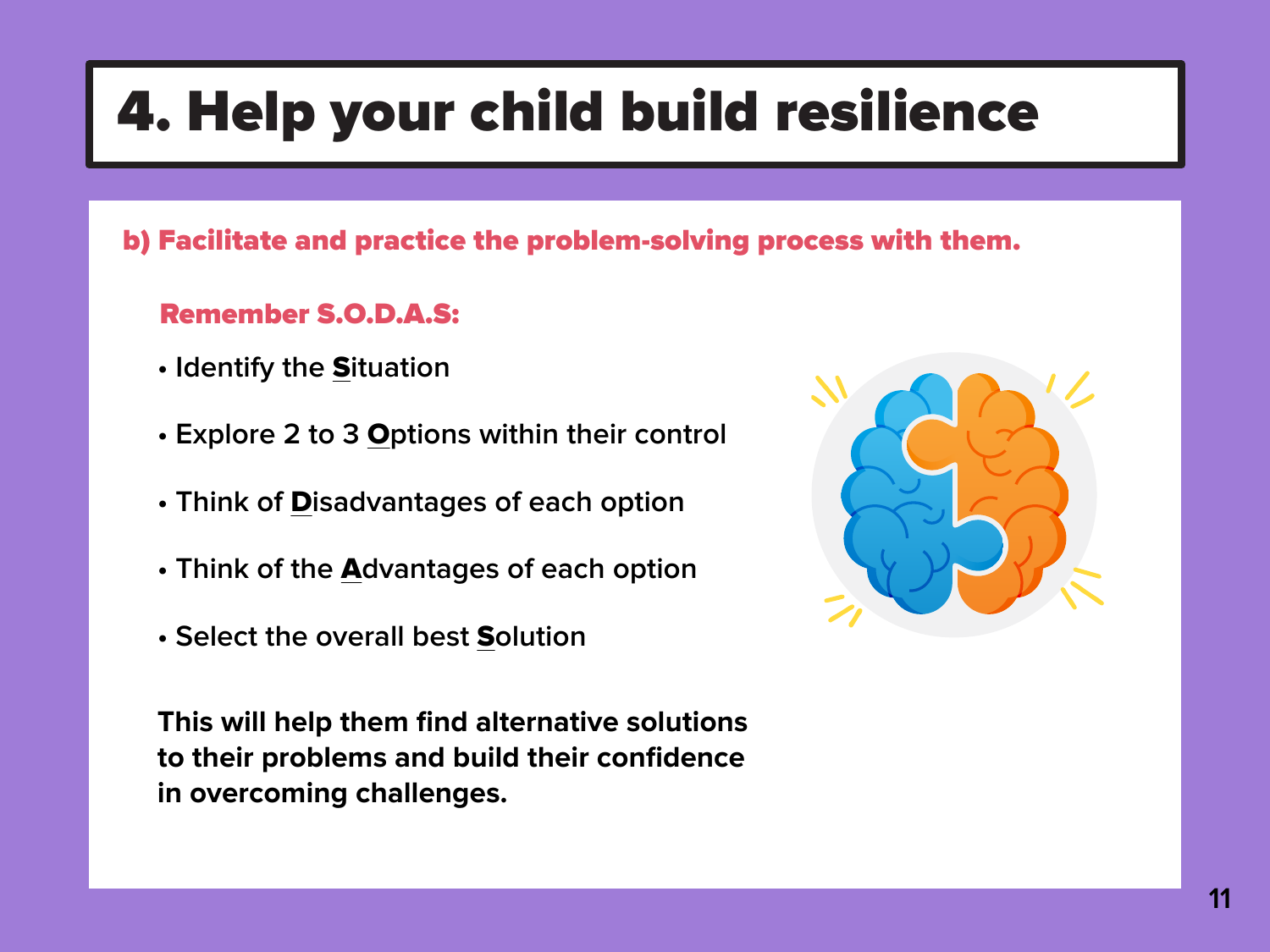c) If they are unable to think of a solution to their challenges and are feeling anxious, reframe their thinking by asking them these questions:





### 4. Help your child build resilience

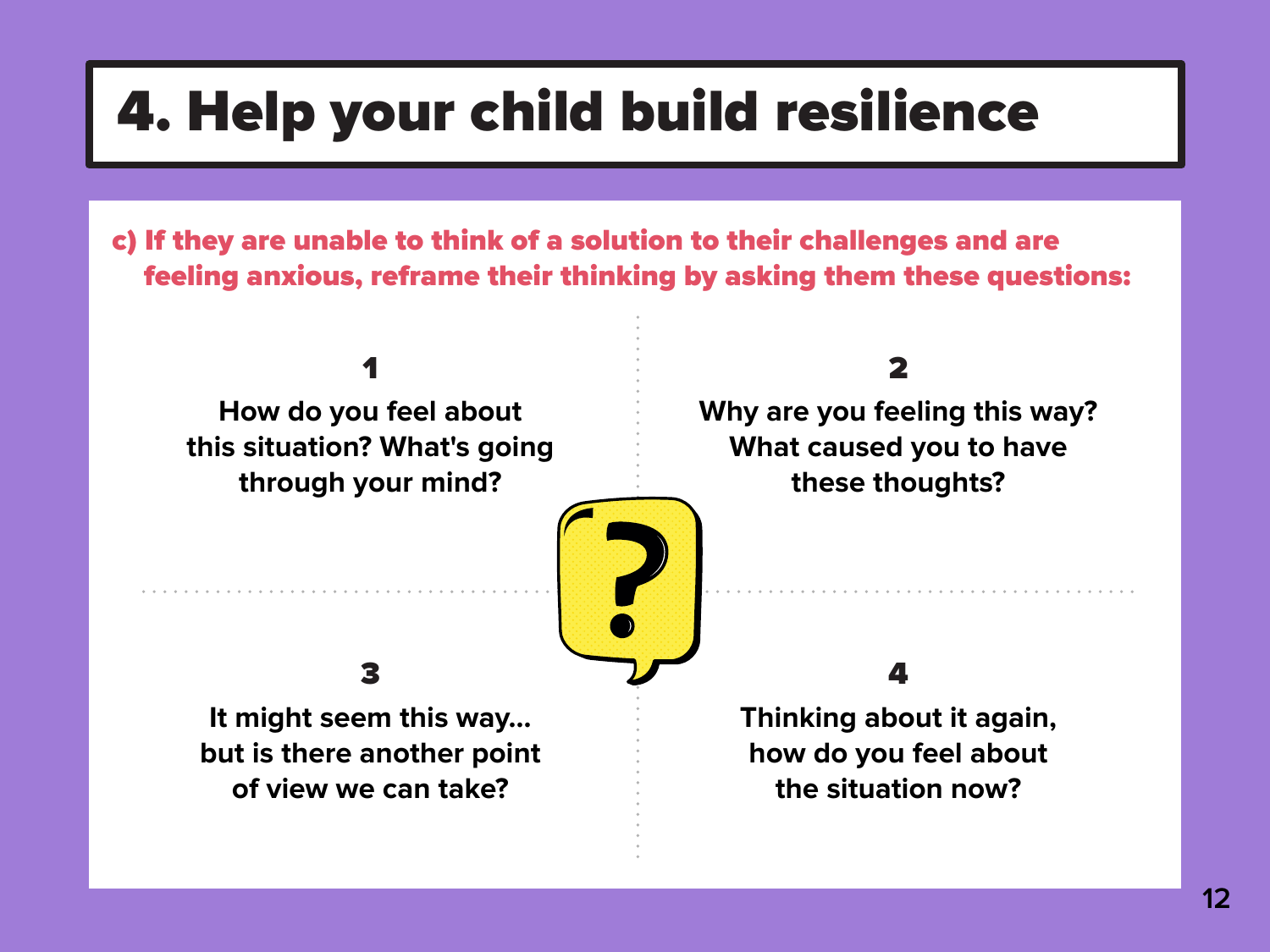### Try Gratitude Journaling!

**Positive thinking can also be made into a daily practice. You can start a gratitude journal together with your child to remind them that despite the circumstances, there is always something to be grateful for. It's as simple as recording three things they are grateful for every day. These things could be as small as weekends with the family or an extra serving of their favourite dish during dinner.** 

**When they are feeling down, reviewing their journal will help them recognise that there are always small moments of joy if we look for them.**



## 4. Help your child build resilience



**For more tips on building resilience, check out our tips** [here](https://www.moe.gov.sg/docs/default-source/document/education/programmes/social-emotional-learning/sel-resources-for-parents/resilience-boosters/gb-resilience.pdf)**.** 



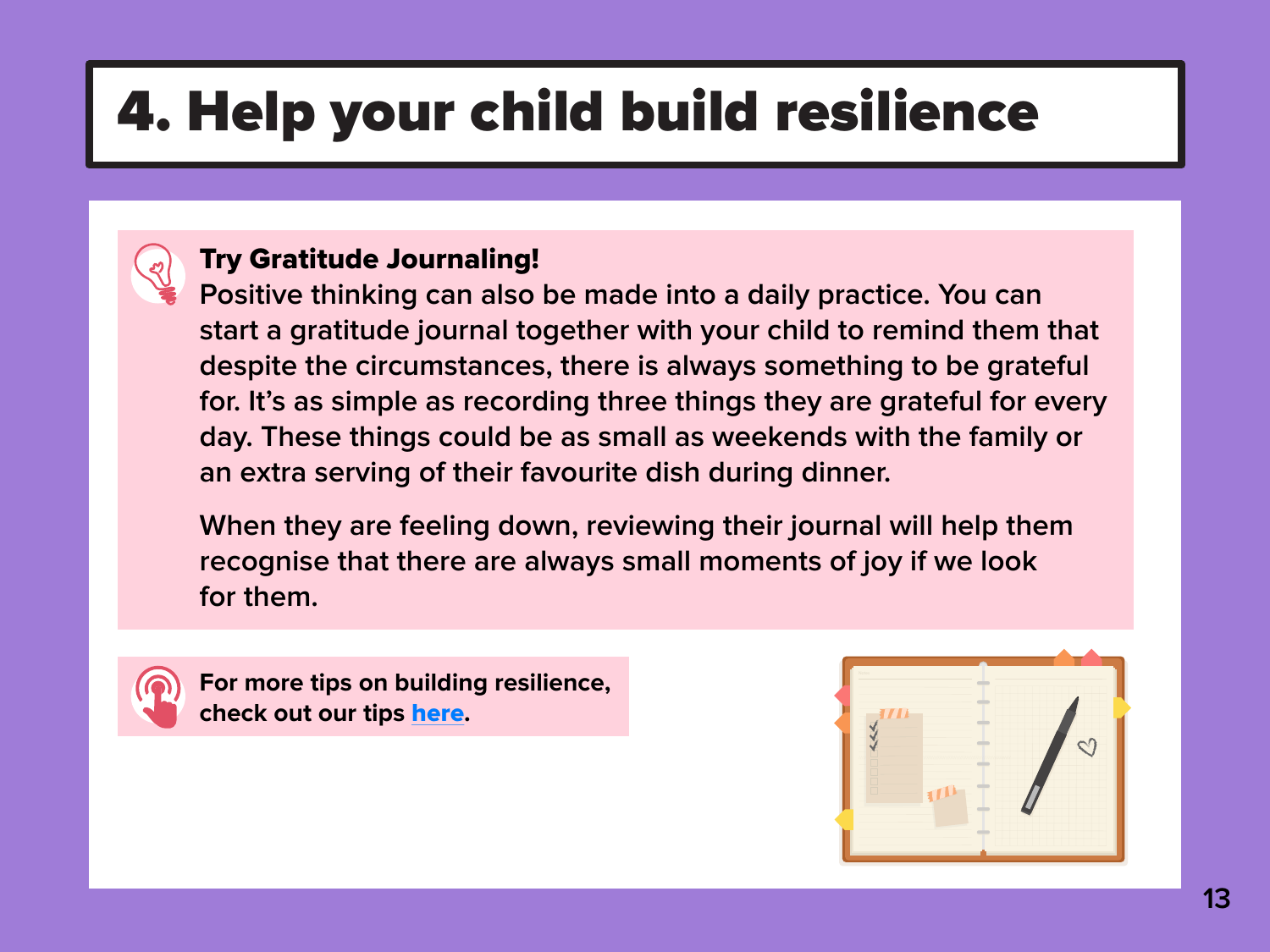## When we work with schools to support our children, they do well both in and outside of school!



# Parent Kit



**© Communications & Engagement Group, Ministry of Education**

**Have more questions on how to raise an independent learner, who can set meaningful goals and is resilient in the face of setbacks?**

**Join our panellists on our Facebook Livestream, "Ask Me Anything About… Starting the Year Right - Raising Independent Learners and Helping Them Set Goals" on 26 Jan 2021, Tuesday, 8PM to 9PM.** 

[RSVP by clicking here](https://www.facebook.com/events/714639465908157/?acontext=%7B%22ref%22%3A%2252%22%2C%22action_history%22%3A%22[%7B%5C%22surface%5C%22%3A%5C%22share_link%5C%22%2C%5C%22mechanism%5C%22%3A%5C%22share_link%5C%22%2C%5C%22extra_data%5C%22%3A%7B%5C%22invite_link_id%5C%22%3A228280515552035%7D%7D]%22%7D)**!**